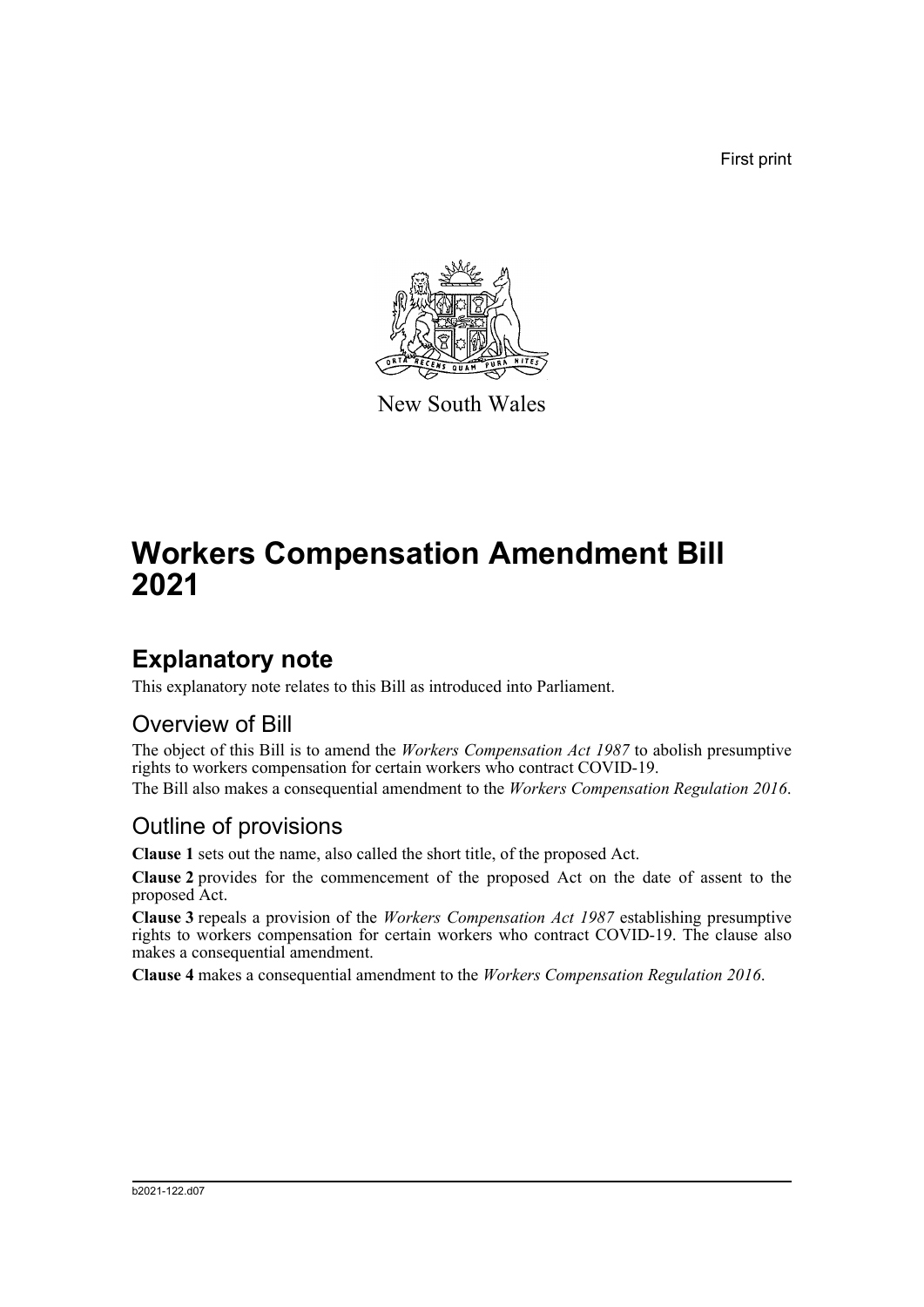First print



New South Wales

# **Workers Compensation Amendment Bill 2021**

## **Contents**

|   |                                                   | Paqe |
|---|---------------------------------------------------|------|
|   | Name of Act                                       |      |
| 2 | Commencement                                      |      |
| 3 | Amendment of Workers Compensation Act 1987 No 70  |      |
|   | Amendment of Workers Compensation Regulation 2016 |      |
|   |                                                   |      |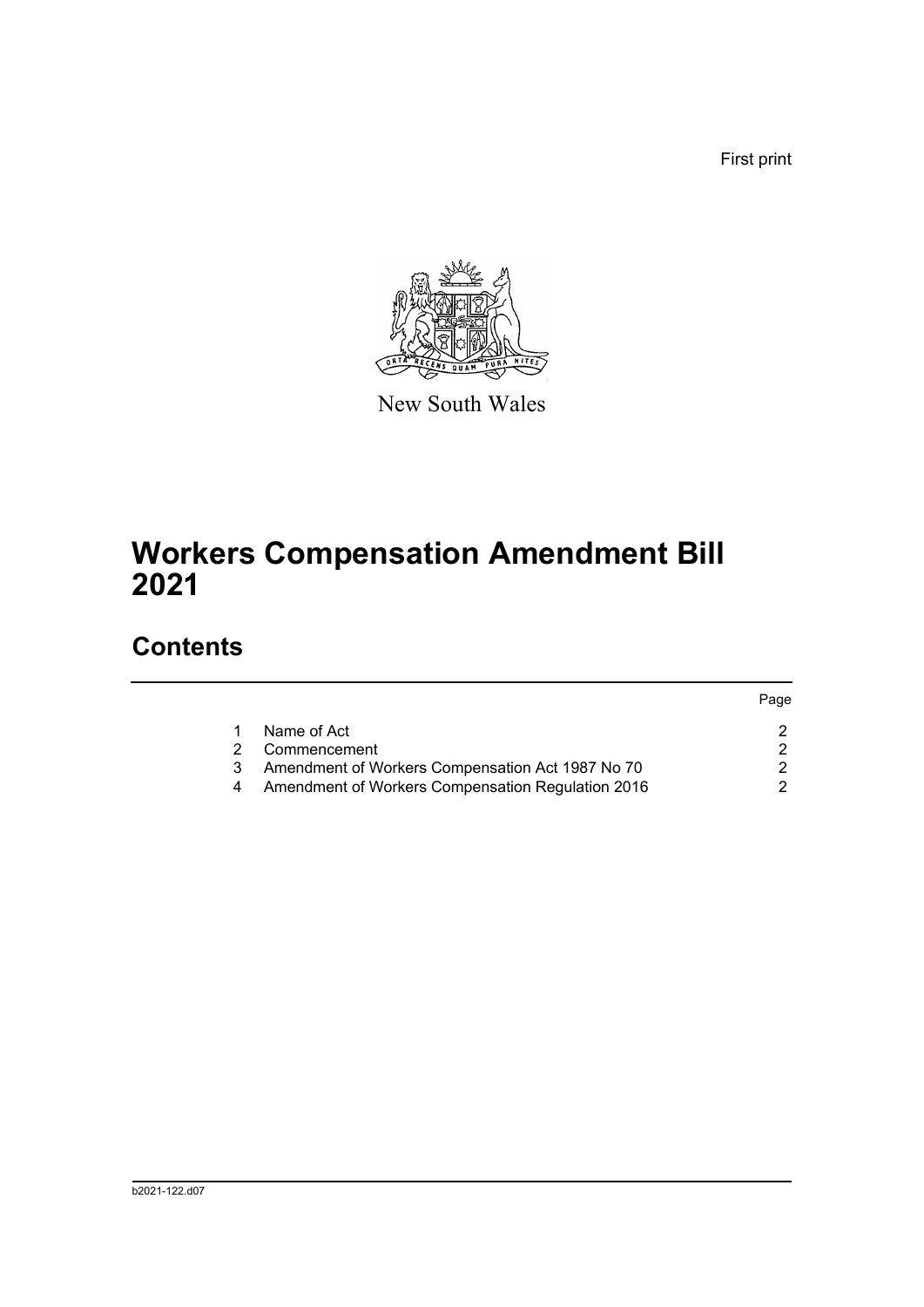

New South Wales

## **Workers Compensation Amendment Bill 2021**

No , 2021

#### **A Bill for**

An Act to amend the *Workers Compensation Act 1987* to abolish presumptive rights to workers compensation for workers who contract COVID-19; and to make a related amendment to an instrument.